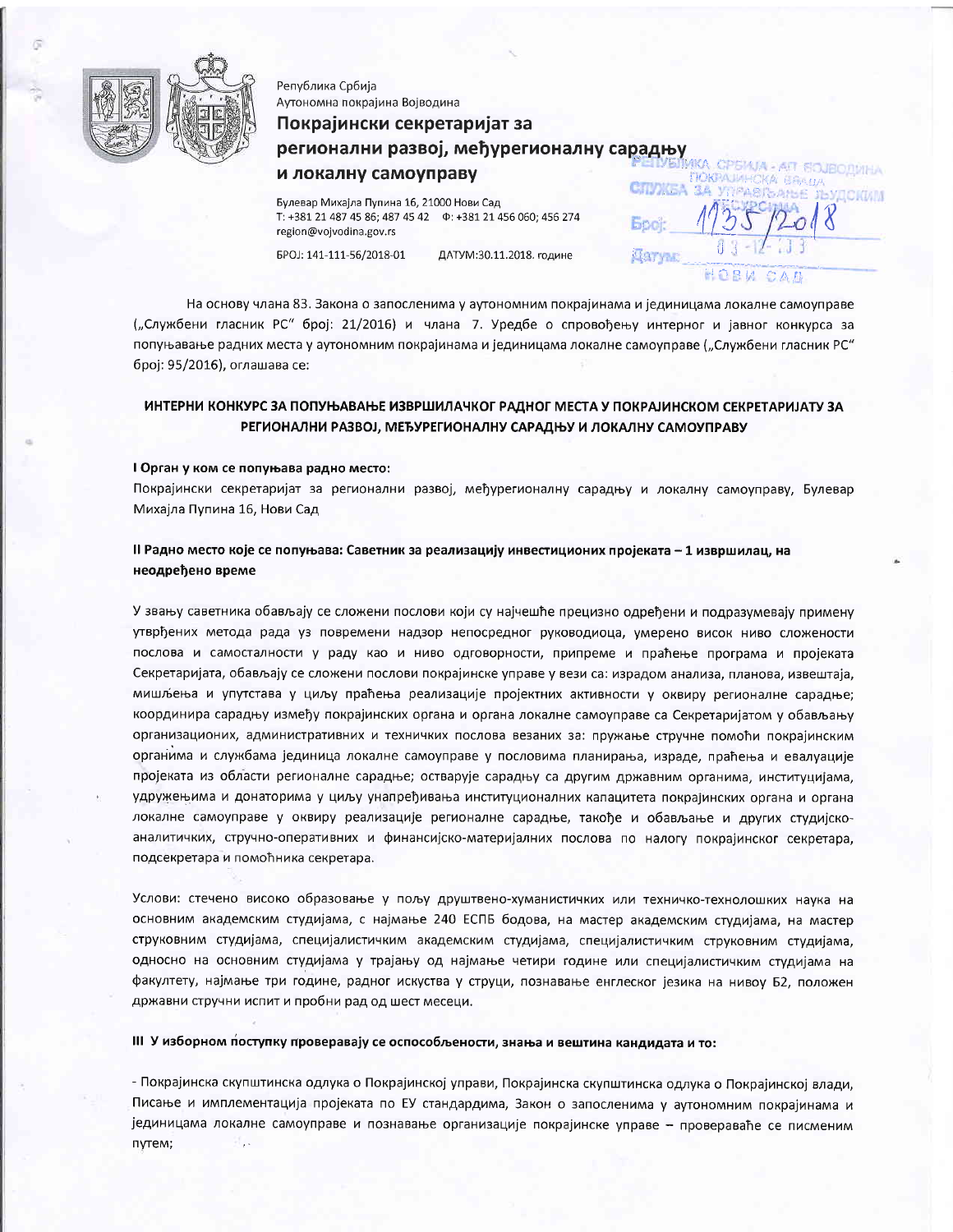- Познавање рада на рачунару - увидом у приложени доказ уколико кандидат поседује доказ о познавању рада на рачунару (уверење, сертификат, потврда и сл.), а уколико кандидат не поседује, провера познавања рада на рачунару извршиће се писменим путем;

- Вештине руковођења и вештине комуникације - непосредно, кроз разговор са кандидатима; -Познавање енглеског језика - непосредно, кроз разговор са кандидатима.

#### IV Место рада: Нови Сад, Булевар Михајла Пупина 16.

V Рок за подношење пријаве на интерни конкурс: рок за подношење пријава је 8 дана и почиње да тече наредног дана од дана када је интерни конкурс оглашен на огласној табли у седишту аутономне покрајине, односно рок за подношење пријава почиње 05.12.2018. године а истиче 12.12.2018. године.

VI Лице које је задужено за давање обавештења: Прекодравац Александар, телефон: 021/487 4824

VII Датум оглашавања: 04.12.2018. године.

VIII Адреса на коју се подноси пријава: Покрајински секретаријат за регионални развој, међурегионалну сарадњу и локалну самоуправу, Булевар Михајла Пупина 16, 21000 Нови Сад, са назнаком "Интерни конкурс за попуњавање радног места Саветник за реализацију инвестиционих пројеката".

### IX Докази који се прилажу уз пријаву на интерни конкурс:

1. Потписана пријава са адресом становања, контакт телефоном, е mail адресом и потписаном изјавом у којој се учесник интерног конкурса опредељује да ли ће сам прибавити доказе о чињеницама о којима се води службена евиденција или ће то орган учинити уместо њега;

2. биографија са наводима о досадашњем радном искуству;

3. оригинал или оверена фотокопија уверења о држављанству, не старије од 6 месеци;

4. фотокопија личне карте односно испис очитане биометријске личне карте;

5. оригинал или оверена фотокопија уверења МУП-а да кандидат није осуђиван на безусловну казну затвора од најмање шест месеци, не старије од 6 месеци;

6. оригинал или оверена фотокопија дипломе којим се потврђује стручна спрема;

7. оригинал или оверена фотокопија уверења о положеном државном стручном испиту;

8. оригинал или оверена фотокопија уверења о познавању рада на рачунару; уколико га кандидат поседује;

9. фотокопије доказа о најмање 3 године радног искуства у струци (потврде, решења, уговори, копија радне књижице и други акти из којих се може утврдити на којим пословима, са којом стручном спремом и у ком периоду је стечено радно искуство);

10. Решење о распоређивању или решење да је службени нераспоређен.

Одредбом чл. 9. ст. 3. и 4. и 103. Закона о општем управном поступку ("Службени гласник РС", број 18/2016) прописано је, између осталог, да су органи у обавези да по службеној дужности, када је то неопходно за одлучивање, у складу са законским роковима, бесплатно размењују, врше увид, обрађују и прибављају личне податке о чињеницама садржаним у службеним евиденцијама, осим ако странка изричито изјави да ће податке прибавити сама.

Докази који се прилажу уз пријаву на овај интерни конкурс, а о којима се води службена евиденција су уверење о држављанству, уверење о положеном државном стручном испиту и уверење МУП-а да кандидат није осуђиван на безусловну казну затвора од најмање шест месеци.

Учесник интерног конкурса може да се изјасни о томе да орган по службеној дужности прибави претходно наведене доказе од органа који је надлежан за вођење службене евиденције или да ће сам прибавити наведени доказ у прописаном року.